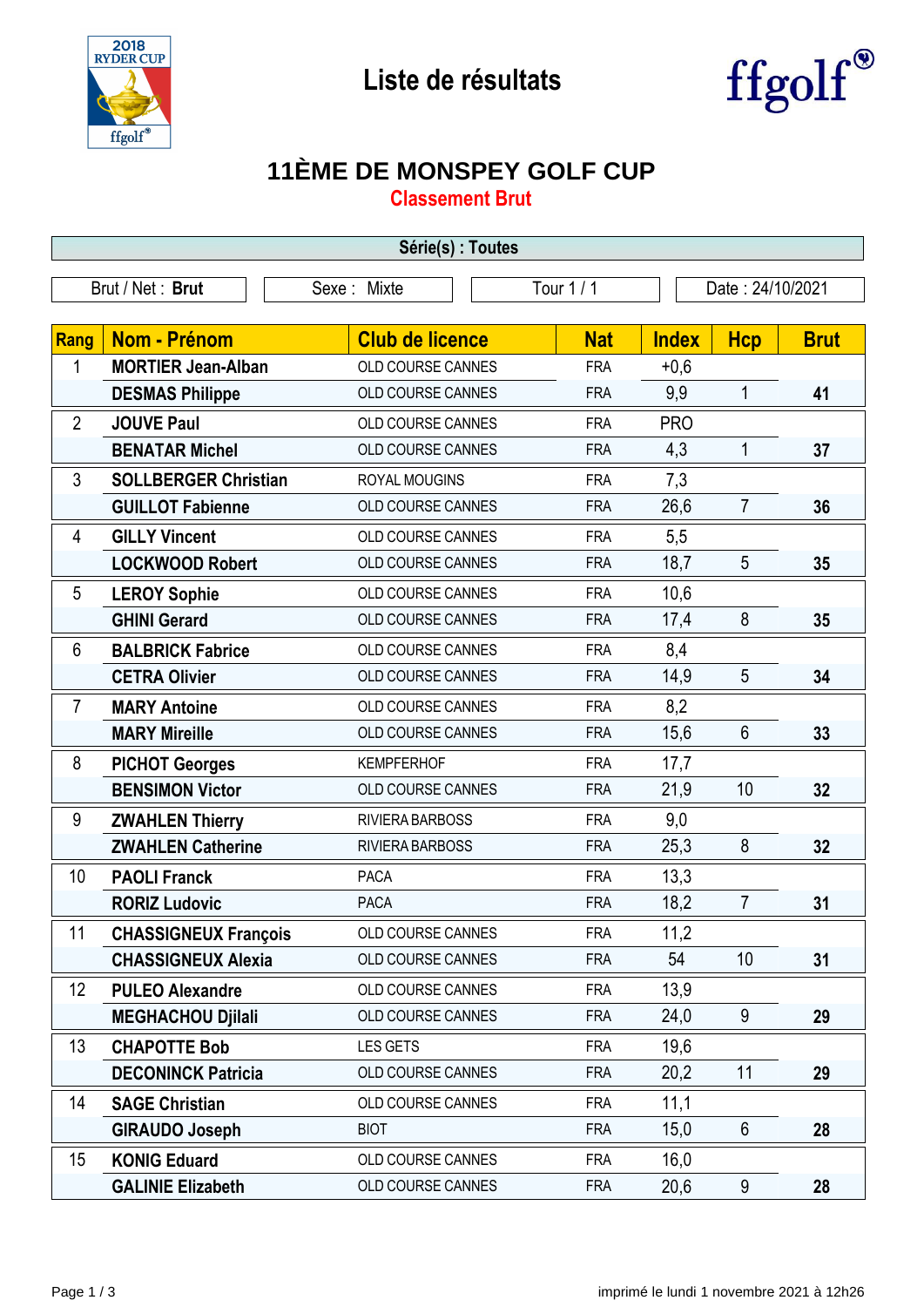| Rang | Nom - Prénom                | <b>Club de licence</b> | <b>Nat</b> | <b>Index</b> | <b>Hcp</b>      | <b>Brut</b> |
|------|-----------------------------|------------------------|------------|--------------|-----------------|-------------|
| 16   | <b>FRANSE Erna</b>          | OLD COURSE CANNES      | <b>FRA</b> | 8,6          |                 |             |
|      | <b>FRANSE Paul</b>          | OLD COURSE CANNES      | <b>FRA</b> | 26,0         | 8               | 28          |
| 17   | <b>BRACCIALI Edith</b>      | OLD COURSE CANNES      | <b>FRA</b> | 13,5         |                 |             |
|      | <b>DESMAS Karine</b>        | OLD COURSE CANNES      | <b>FRA</b> | 23,0         | 10              | 28          |
| 18   | <b>UGHETTO Michel</b>       | OLD COURSE CANNES      | <b>FRA</b> | 15,5         |                 |             |
|      | <b>GARRIOU Gerard</b>       | OLD COURSE CANNES      | <b>FRA</b> | 19,3         | 9               | 28          |
| 19   | <b>CONTINI Frederic</b>     | OLD COURSE CANNES      | <b>FRA</b> | 13,0         |                 |             |
|      | <b>PICARD Philippe</b>      | OLD COURSE CANNES      | <b>FRA</b> | 19,1         | 8               | 28          |
| 20   | <b>BAUCHARD Laurent</b>     | OLD COURSE CANNES      | <b>FRA</b> | 9,5          |                 |             |
|      | <b>BAUCHARD Liliane</b>     | OLD COURSE CANNES      | <b>FRA</b> | 30,6         | 9               | 27          |
| 21   | <b>GREILSAMER Sylviane</b>  | OLD COURSE CANNES      | <b>FRA</b> | 19,2         |                 |             |
|      | <b>MARGUET MONIQUE</b>      |                        |            | 24,0         | 12              | 27          |
| 22   | <b>GILLES André</b>         | OLD COURSE CANNES      | <b>FRA</b> | 10,5         |                 |             |
|      | <b>PERRIN Jean-Paul</b>     | OLD COURSE CANNES      | <b>FRA</b> | 25,5         | 8               | 27          |
| 23   | <b>VAN DOOREN Maria</b>     | OLD COURSE CANNES      | <b>FRA</b> | 19,2         |                 |             |
|      | <b>VAN DOOREN Cees</b>      | OLD COURSE CANNES      | <b>FRA</b> | 21,2         | 11              | 27          |
| 24   | <b>PANIZZI Gilles</b>       | OLD COURSE CANNES      | <b>FRA</b> | 14,3         |                 |             |
|      | <b>DUCHATEAU Nicolas</b>    | <b>ST DONAT</b>        | <b>FRA</b> | 29,7         | 10 <sup>°</sup> | 26          |
| 25   | <b>SERRADORI Josy</b>       | OLD COURSE CANNES      | <b>FRA</b> | 12,0         |                 |             |
|      | <b>ROUVET Jean-Pierre</b>   | OLD COURSE CANNES      | <b>FRA</b> | 18,2         | 8               | 26          |
| 26   | <b>MOYNE Gérald</b>         | TERRE BLANCHE          | <b>FRA</b> | 12,4         |                 |             |
|      | <b>MOYNE Joumana</b>        | TERRE BLANCHE          | <b>FRA</b> | 18,4         | 9               | 26          |
| 27   | <b>CHEVALIER Jean Paul</b>  | OLD COURSE CANNES      | <b>FRA</b> | 12,0         |                 |             |
|      | <b>BELLERI Laurent</b>      | OLD COURSE CANNES      | <b>FRA</b> | 25,0         | 9               | 26          |
| 28   | <b>IANNI Jean François</b>  | OLD COURSE CANNES      | <b>FRA</b> | 15,0         |                 |             |
|      | <b>LABOURIER Caroline</b>   | OLD COURSE CANNES      | <b>FRA</b> | 21,8         | 9               | 25          |
| 29   | <b>VONESCH Jean-Luc</b>     | <b>PACA</b>            | <b>FRA</b> | 17,9         |                 |             |
|      | <b>DE VILLERS Louis</b>     | OLD COURSE CANNES      | <b>FRA</b> | 54           | 12              | 25          |
| 30   | <b>GARD Muriel</b>          | OLD COURSE CANNES      | <b>FRA</b> | 16,5         |                 |             |
|      | <b>GARD Pascal</b>          | OLD COURSE CANNES      | <b>FRA</b> | 18,9         | 10              | 24          |
| 31   | <b>ZERMATI Paul</b>         | OLD COURSE CANNES      | <b>FRA</b> | 14,1         |                 |             |
|      | <b>ZELMATI Jean Jacques</b> | OLD COURSE CANNES      | <b>FRA</b> | 17,7         | 8               | 24          |
| 32   | <b>LAROQUE Christian</b>    | OLD COURSE CANNES      | <b>FRA</b> | 21,3         |                 |             |
|      | <b>VIVIEN Fabienne</b>      | OLD COURSE CANNES      | <b>FRA</b> | 24,6         | 12              | 24          |
| 33   | <b>KOCHKANIAN Isabelle</b>  | ST DONAT               | <b>FRA</b> | 16,4         |                 |             |
|      | <b>KOCHKANIAN Sylvain</b>   | ST DONAT               | <b>FRA</b> | 16,8         | 10              | 24          |
| 34   | <b>CHATEL Jérôme</b>        | OLD COURSE CANNES      | <b>FRA</b> | 16,3         |                 |             |
|      | <b>CHATILLON Jeanine</b>    | OLD COURSE CANNES      | <b>FRA</b> | 20,8         | 10              | 23          |
| 35   | <b>GILLET Patrick</b>       | OLD COURSE CANNES      | <b>FRA</b> | 23,3         |                 |             |
|      | <b>GILLET Michele</b>       | OLD COURSE CANNES      | <b>FRA</b> | 37           | 15              | 23          |